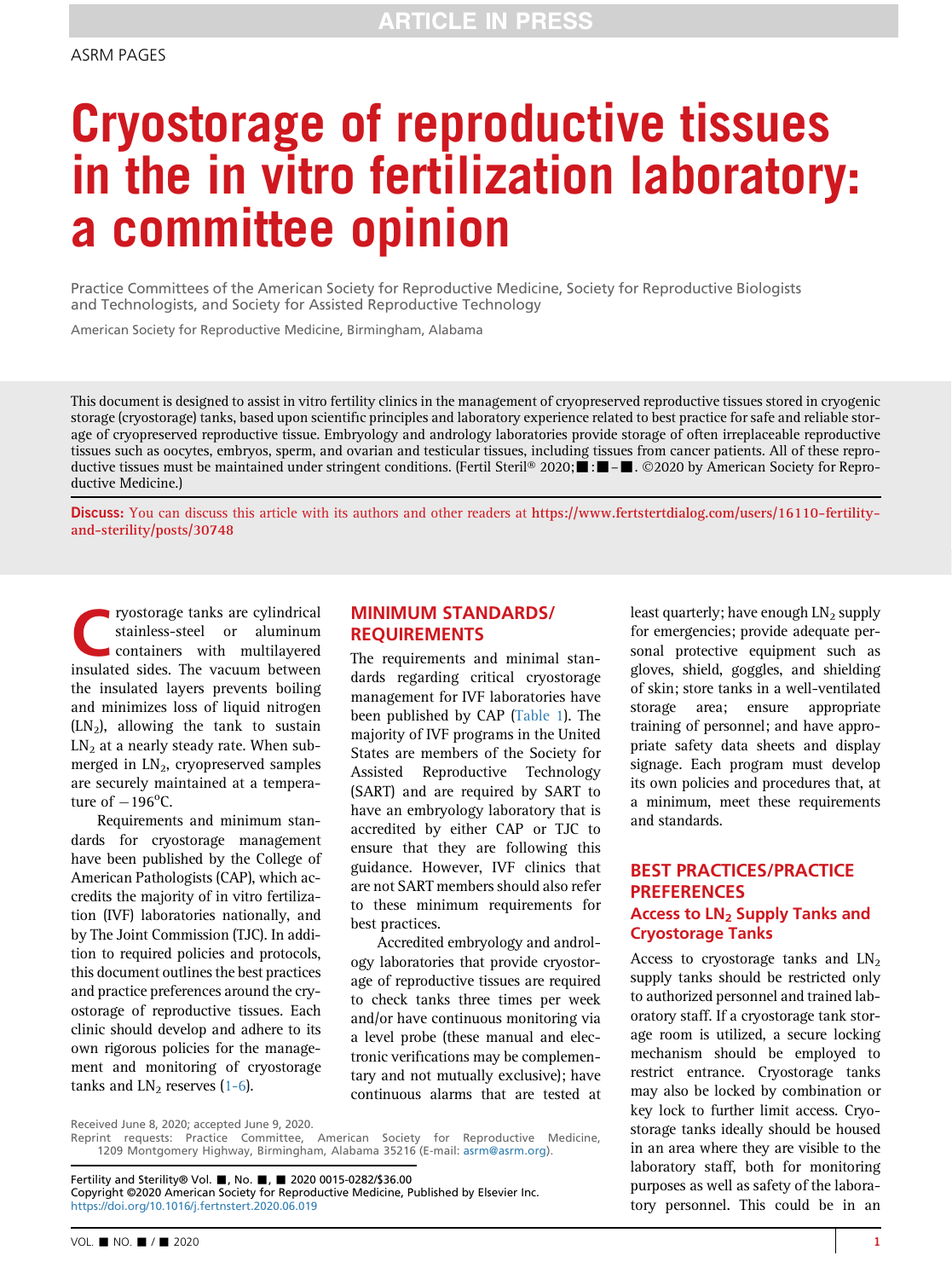Requirements and minimal standards for cryostorage according to the College of American Pathologists, September 17, 2019 [\(6](#page-4-1)).

# <span id="page-1-0"></span>TABLE 1

| <b>Checklist number question</b>                                                                                                                                                                                                                                                                                                                                                                                                                                                                                                                                                                                                                                             | <b>Evidence of compliance</b>                                                                                                                                                                                                                                                                                                                                                                                                                                                                                                                                                                                                                                                                                                                                                                                                                                                                                                     |
|------------------------------------------------------------------------------------------------------------------------------------------------------------------------------------------------------------------------------------------------------------------------------------------------------------------------------------------------------------------------------------------------------------------------------------------------------------------------------------------------------------------------------------------------------------------------------------------------------------------------------------------------------------------------------|-----------------------------------------------------------------------------------------------------------------------------------------------------------------------------------------------------------------------------------------------------------------------------------------------------------------------------------------------------------------------------------------------------------------------------------------------------------------------------------------------------------------------------------------------------------------------------------------------------------------------------------------------------------------------------------------------------------------------------------------------------------------------------------------------------------------------------------------------------------------------------------------------------------------------------------|
| Reproductive Checklist RLM.03940<br>The laboratory has a written procedure to monitor and maintain<br>adequate liquid nitrogen (LN2) levels and temperatures for all<br>critical storage containers.<br>The monitoring process must ensure that the level of $LN2$ is never<br>below the established minimum level.<br>Storage tanks must be visually inspected (sweating, cracks,<br>rusting) and the level of LN <sub>2</sub> measured, with records of these<br>checks at least three times per week.<br>Alternatively, tanks must be continuously monitored with an LN2                                                                                                  | Written procedure for monitoring LN2 levels<br><b>AND</b><br>Records of visual inspection and measurement of LN <sub>2</sub> levels at defined<br>frequency<br><b>OR</b><br>Records of continuous monitoring of LN <sub>2</sub> levels or weight                                                                                                                                                                                                                                                                                                                                                                                                                                                                                                                                                                                                                                                                                  |
| level alarm or a weight-based alarm system.<br>Reproductive Checklist RLM.03944<br>Adequate LN <sub>2</sub> supplies are maintained onsite.<br>Reproductive Checklist RLM.03950<br>Alarms are monitored 24 hours/day (either remote or in the lab-<br>oratory) and there is a written procedure for responding to alarms.<br>The laboratory must be able to demonstrate how the system<br>works and the process to ensure timely response to both audible<br>and remote alarms.<br>Alarm systems must be checked at least quarterly.<br>Personnel responsible for responding to alarms must be trained to<br>follow written procedures to correct the problem or take alter- | The laboratory must have sufficient $LN_2$ supply to fill a spare storage<br>vessel and/or to allow for freezing of specimens in an emergency<br>Written procedure for monitoring alarms<br><b>AND</b><br>Records of response to the alarm                                                                                                                                                                                                                                                                                                                                                                                                                                                                                                                                                                                                                                                                                        |
| native measures.<br>Laboratory General Checklist GEN.77500<br>Adequate policies, procedures, and practices are in place for the<br>use of LN <sub>2</sub> and dry ice.<br>the committee of the property of the com-                                                                                                                                                                                                                                                                                                                                                                                                                                                          | Practices for the safe handling of $LN2$ and dry ice include:<br>1. The mandatory use of appropriate gloves, shielding of all skin, and the<br>use of a face shield or safety goggles when decanting or entering an<br>open container of LN <sub>2</sub><br>2. The mandatory use of insulated gloves, dry ice tongs or scoop, and<br>safety goggles/glasses when handling dry ice<br>3. Storage and use of all containers of LN <sub>2</sub> and dry ice only in well-<br>ventilated areas. Do not use or store dry ice or LN <sub>2</sub> in confined areas,<br>walk-in refrigerators, environmental chambers, or rooms without<br>ventilation. An LN <sub>2</sub> or $CO2$ leak in such an area could cause an<br>oxygen-deficient atmosphere.<br>4. Availability of a Safety Data Sheet<br>5. Training on the safe handling of $LN2$ and dry ice<br>6. Signage displayed in areas where LN <sub>2</sub> is used and/or stored. |

Note: CO<sub>2</sub> = carbon dioxide; GEN = laboratory general checklist; LN<sub>2</sub> = liquid nitrogen; RLM = reproductive laboratory checklist. ASRM. Cryostorage of reproductive tissues. Fertil Steril 2020.

anteroom that is visible behind a window, or a well-trafficked area of the laboratory. Tank storage rooms that are secluded or isolated from the daily laboratory activities pose an increased likelihood for issues not being detected because they are not readily visible at all times to the laboratory staff. In laboratories that preclude immediate proximity of tanks to well-trafficked areas, tank storage rooms should be checked regularly. Consideration should be given to having routes of safe delivery and removal of  $LN<sub>2</sub>$  supply tanks. Adequate ventilation and potential future storage needs should also be considered when determining an appropriate storage location.

## Manufacturer's Recommendations

Manufacturers of cryostorage tanks have recommended procedures, which should be completed prior to the introduction and placement of new tanks into use. These recommendations vary based on the manufacturer and the type and size of the cryostorage tank. Cryostorage tanks are available as manual-fill traditional vessels and as large-capacity bulk storage units which employ an autofill function from secondary nitrogen storage tanks. Manufacturers offer time-limited vacuum warranties, but tank lifespan is difficult to estimate. In the absence of manufacturers' recommendations for the lifespan of tanks, follow an established protocol that includes visual inspection of tanks and assessment of tank integrity, that may include determining the presence of condensation or water pooling, frost, or ice, and cracks about the neck.

Newly acquired storage tanks and previously unused or empty storage tanks should receive initial  $LN<sub>2</sub>$  filling and functional assessment, according to the manufacturer's recommendation, prior to being placed into service. Functional assessment of the tanks should take a minimum of 7 days, but 30 days of assessment is recommended.

For older tanks, reliability within acceptable quality control limits can be validated through maintenance and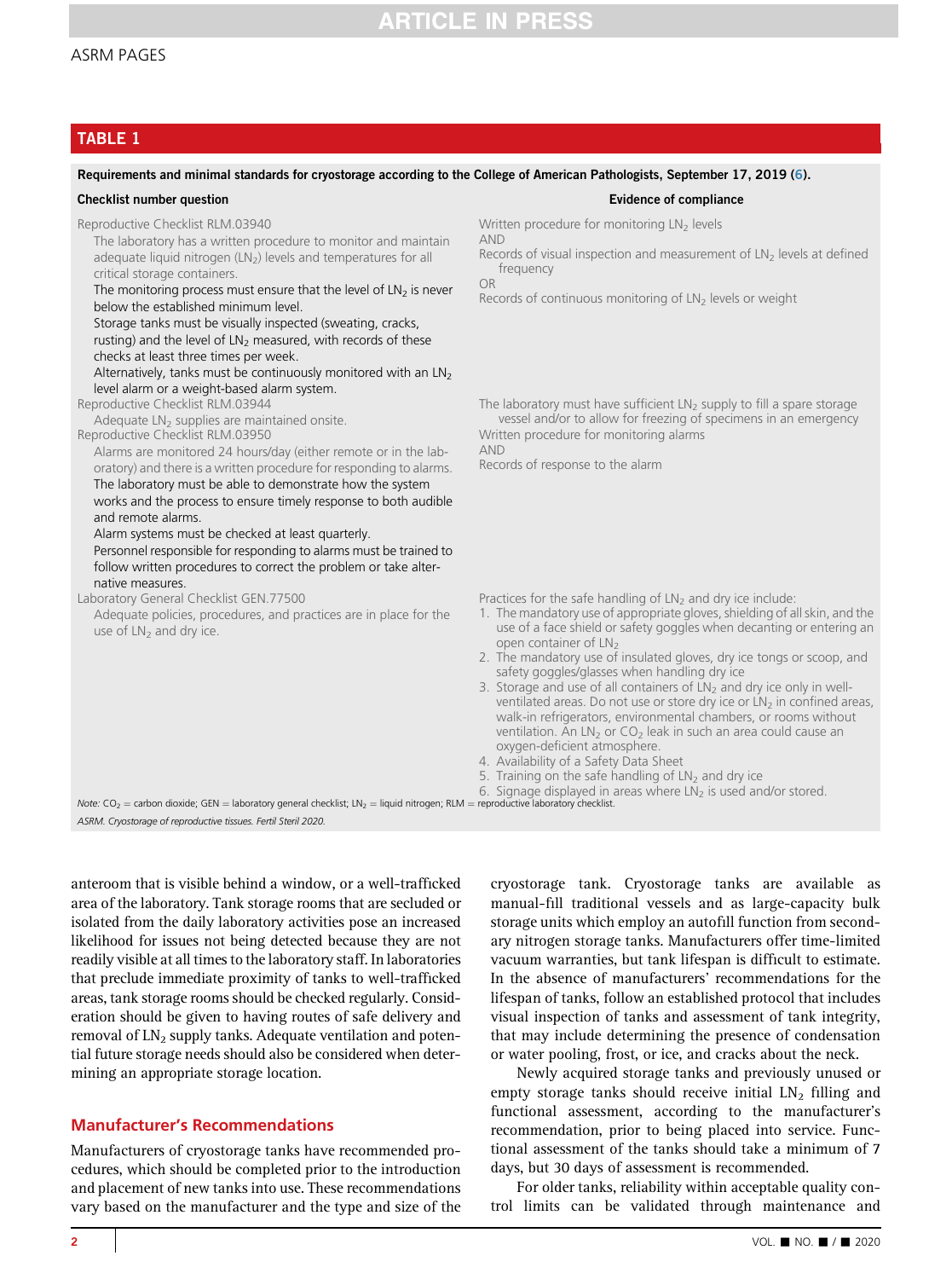monitoring. While older tanks may be used with no issues, the clinic may be assuming additional liability if these tanks should fail. Each laboratory should make their own determination and have their own written protocol outlining their procedure for retiring cryostorage tanks.

#### Liquid vs. Vapor Cryostorage

Cryopreserved specimens may be stored in either the liquid or vapor phase of nitrogen. When samples are submerged in the liquid phase, the temperature remains stable and cannot rise abruptly. This allows personnel who respond to an emergency to have more time to rescue and relocate samples from the failing tank before the temperature rises catastrophically. Reproductive tissues are most commonly stored in the liquid phase of nitrogen.

Cryostorage in the vapor phase of nitrogen is also feasible. The vapor in which samples are stored is typically at  $-150^{\circ}$ C and lower. Vapor storage is commonly used for the storage of virus-positive patient samples where theoretically the risk of transmission of the virus is negated by the presence of vapor rather than of liquid. Vapor-phase nitrogen is also utilized in shipper tanks and the large bulk tanks in use at long-term storage repositories. Often, these large bulk vapor tanks are linked to an auto-fill nitrogen supply tank. Vapor storage tanks with an auto-fill function should be continuously monitored, as a catastrophic failure of the system will lead to a rapid rise in temperatures and insufficient time for personnel to respond before samples are compromised. Due to the increased potential of catastrophic failure in vapor phase nitrogen storage, careful analysis must be performed when deciding between liquid and vapor phase storage.

#### Quality Control of Cryostorage Tanks

Laboratories should create and strictly follow their own protocols and best practices for monitoring and quality control of their cryostorage tanks, following the guidelines of the CAP or TJC. Each laboratory should also determine its own critical storage level of  $LN<sub>2</sub>$  for each of their cryostorage tanks. Per CAP, the level of  $LN<sub>2</sub>$  must either be measured three (3) times per week, in inches or centimeters, or there must be a continuous monitoring system for  $LN<sub>2</sub>$  levels. The ability and length of time a cryostorage tank will hold a stable measure of  $LN<sub>2</sub>$  is determined by the type and size of tanks, as well as the integrity of the vacuum seal. In addition to  $LN<sub>2</sub>$  measures, monitoring of cryostorage tanks should include frequent visual and physical inspection. Observations such as condensation or water pooling, frost or ice, cracks about the neck and welded seams, or damage to the outer layer of the tank could be indicators of a vacuum failure and should be promptly addressed.

Reserves of  $LN<sub>2</sub>$  should be readily available to fill cryostorage tanks as needed, either physically or by autofill systems. Autofill tanks should also be monitored to ensure that they are well connected to an  $LN<sub>2</sub>$  reserve tank of the correct outlet pressure, as cryostorage tank failures have occurred when this precaution was not observed. Quality control

VOL.  $\blacksquare$  NO.  $\blacksquare$  /  $\blacksquare$  2020 3

documentation of both the tank's liquid level and the replenishment of  $LN<sub>2</sub>$ , manually and by autofill, should be reviewed on a regular basis. Any tank that exhibits a loss of  $LN<sub>2</sub>$ through evaporation that is faster than expected should have its cryopreserved samples transferred to another tank, and the tank replaced. For this reason, it is recommended to have a spare tank, or sufficient space available in other validated cryostorage tanks to accommodate the samples from the failed tank. Any tank kept as a backup for emergency preparedness must be monitored and managed using the same protocol as tanks in active use by the laboratory. Despite adherence to all quality control and maintenance recommendations, any cryostorage tank can experience a catastrophic failure that could result in the loss of cryopreserved samples, and patients should be informed of this potential risk, however remote.

#### Oxygen Monitor

A unique risk to laboratory personnel associated with maintaining cryostorage tanks on site is the accidental creation of a hypoxic environment resulting from off-gassing of  $LN<sub>2</sub>$ from these tanks. For this reason, an oxygen monitor should be mounted in any area where  $LN_2$  is decanted and where  $LN_2$ tanks are stored. The monitor may be plug-in or hardwired and should be mounted in the breathing zone 4 to 6 feet from the ground, in order to quickly measure critical loss of oxygen in the room. The oxygen monitor should have both audible and visual alarms and the room should not be entered when the alarm is sounding. For the safety of the laboratory staff and others, routine testing should be performed on the oxygen monitor to ensure proper working order.

#### Cryostorage Tank Alarms

All storage tanks must be electronically monitored with probes that will sense a rise in temperature and/or a decrease in  $LN<sub>2</sub>$  levels. These monitoring systems should be associated with a remote alarm system that will immediately notify laboratory personnel when critical values are reached. Once a critical value is identified, the alarm system will notify laboratory personnel with an alarm in the laboratory as well as text messages and/or phone calls. All laboratories should have a clearly written response plan and phone tree for all alarms during both working and non-working hours.

Monitoring probes should be located in the tank so that an alarm trigger will provide sufficient time for personnel to respond before samples are compromised. Level probes suspended in  $LN<sub>2</sub>$  are recommended over temperature probes suspended in vapor, because laboratories that monitor only temperature may have a delayed and shortened response time if there is a vacuum failure; tanks with intact highpressure vacuums can maintain adequate temperatures even with extremely low  $LN<sub>2</sub>$  levels.

Alarm systems should be able to operate in cases of power failure by being plugged into a backup generator or an uninterruptible power supply battery, or should be cloud based. The monitoring system should be tested on a frequent basis: at a minimum, quarterly.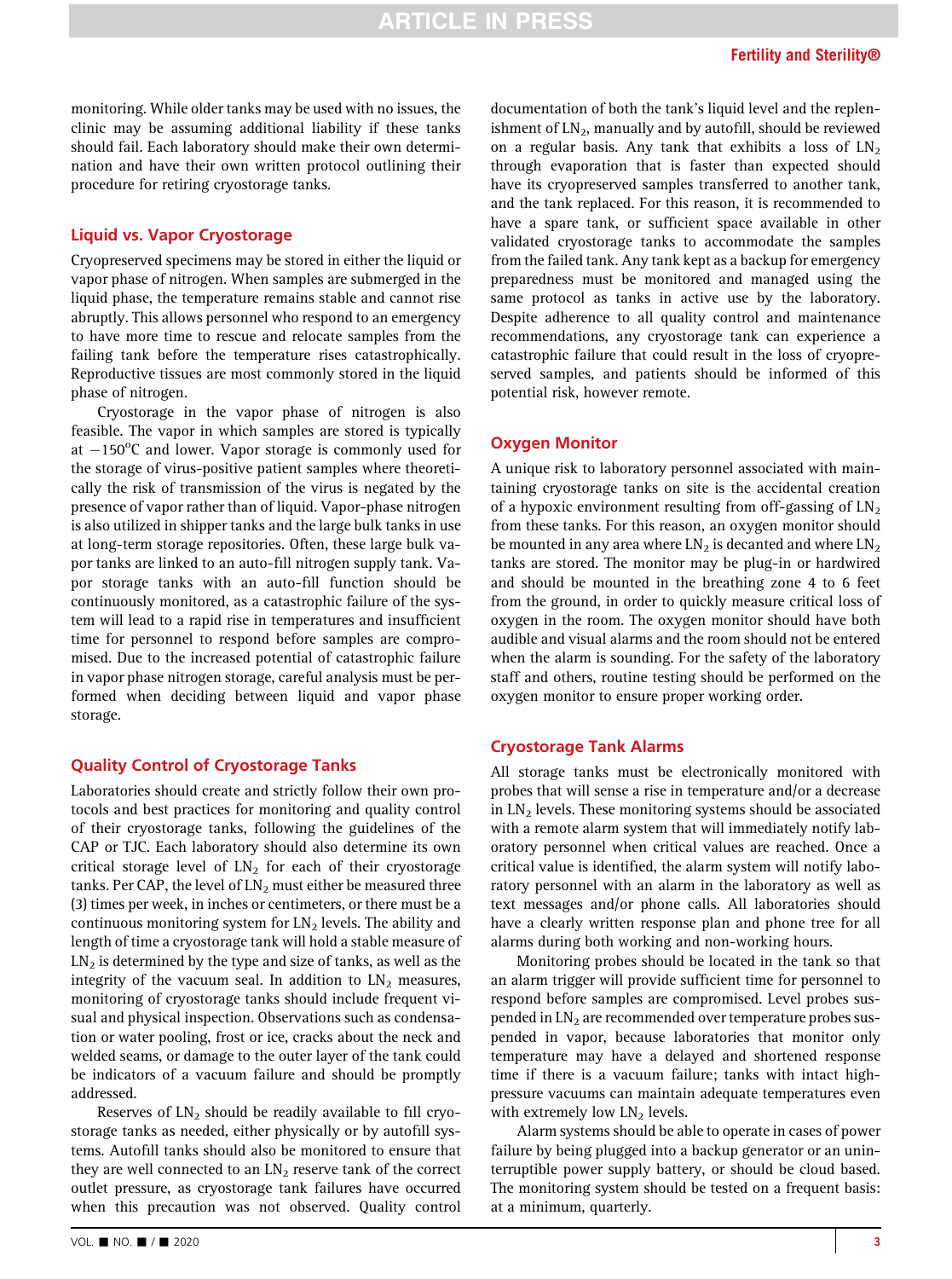### ASRM PAGES

#### Inventory of Storage Tank

Storage tank inventories are usually performed only when needed rather than on a regularly scheduled basis. Annual physical inventories are not routine since their benefit may be outweighed by the risk of inadvertent compromise of cryopreserved samples due to the fragile nature of these samples, especially vitrified embryos and oocytes. When a full cryostorage tank inventory is needed due to suspected loss of samples or discrepancies between the cryostorage records and the samples in the tank, the inventory should be conducted by laboratory personnel trained in handling cryopreserved tissue and a witness according to each program's policies and procedures.

Typically, when conducting an inventory, a canister of patient cryo-canes is temporarily relocated one at a time to an  $LN<sub>2</sub>$  bath. Vitrified embryos thaw extremely rapidly and can be damaged or even destroyed if warmed above the temperature required to maintain water in a vitrified state  $(T_g =$  $-120$ °C). It is therefore critical that labeling of the cryocane is legible while submerged under  $LN<sub>2</sub>$ . Once the two unique patient identifiers are visible, the embryologist reads aloud the identifiers for the witness to hear and quickly counts the number of straws/vials on the cryo-cane. The witness then performs ''active witnessing'' by also visualizing the patient identifiers on the cane and verbalizing them aloud. Only if there is a need to reconcile the contents of the tank with what is recorded in the current tank inventory list should the straws be examined individually under  $LN<sub>2</sub>$ . Once the inventory is accurate and complete, the inventory list should be updated and stored both electronically and in hard copy.

#### Sources of Errors and Failures

A number of sources of errors and failures, both human and mechanical, have been identified related to cryostorage in embryology and andrology laboratories. [Table 2](#page-3-0) summarizes the major categories and common issues that have occurred. Policies and protocols should be in place in every laboratory to ensure that, to the extent possible, these errors and failures are minimized.

#### SUMMARY

Managing cryopreserved reproductive tissues in an IVF laboratory requires skilled personnel and specialized equipment. This document can be used by laboratories as guidance for developing clinic-specific tissue storage and management policies and procedures. Any tank that exhibits a loss of  $LN<sub>2</sub>$  that is faster than expected should be replaced as soon as possible. However, it is understood that adherence to even the most rigorous policies and procedures cannot prevent a rare catastrophic event from occurring.

Acknowledgments: This report was developed under the direction of the Practice Committee of the American Society for Reproductive Medicine in collaboration with the Society for Reproductive Biologists and Technologists (SRBT) and the Society for Assisted Reproductive Technologies (SART) as a service to its members and other practicing clinicians. Although this document reflects appropriate management of a problem encountered in the practice of reproductive medicine, it is not intended to be the only approved standard

# <span id="page-3-0"></span>TABLE 2

#### Known sources of errors and failures.

Equipment

Cryostorage tank failure due to breach of vacuum seal Auto-fill malfunction on bulk storage tanks due to solenoid malfunction Malfunction on the level sensor/float of an auto-fill tank Alarm malfunction due to power outages or unrecognized issues due to failure of testing **Materials** Label fails and falls off carrier Loss or damage of samples and/or carriers Misuse of carriers or labels due to seal, bending, breaking, incorrect racking system, mixing of patients on same cane, incorrect materials for use in liquid nitrogen Human error Mislabeling or inadequate labeling of samples Thawing sample(s) of the incorrect patient due to identifier issues Inadvertent sample warming Lack of quality control including liquid nitrogen filling schedule Inadequate inventory records Incorrect measurement of liquid nitrogen levels in tank Failure to follow established protocols Natural disasters Fire, flood, earthquake, hurricane, tornado, etc. Shipped sample errors Inability to identify patient label Inability to locate embryos Number of embryos from thaw do not match records No viable embryos after warming Mislabeling of patient samples Incorrectly or inadequately sealed carrier Damage to carrier in transit prior to receipt at site Loss of shipment in transit Failure to provide warming instructions Injury or death Inadequate safety training of laboratory personnel Inadequate personal protective equipment Lack of disaster plan addressing asphyxiation prevention, frostbite Lack of alarm system, buddy system or other safety safeguards **Other** Sabotage and deliberate destruction of records or inventory Failure to discard samples when patient has provided adequate written consent Failure to follow written protocols for abandoned specimens. Failure to maintain patient contact information Inadvertent discard of embryos deemed abandoned

ASRM. Cryostorage of reproductive tissues. Fertil Steril 2020.

of practice or to dictate an exclusive course of treatment. Other plans of management may be appropriate, taking into account the needs of the individual patient, available resources, and institutional or clinical practice limitations. The Practice Committee and the Board of Directors of the American Society for Reproductive Medicine, SRBT, and SART have approved this report. This document was reviewed by ASRM members and their input was considered in the preparation of the final document. The following members of the ASRM Practice Committee participated in the development of this document: Alan Penzias, M.D.; Kristin Bendikson, M.D.; Tommaso Falcone, M.D.; Susan Gitlin, Ph.D.; Clarisa Gracia, M.D., M.S.C.E.; Karl Hansen, M.D., Ph.D.; Micah Hill, D.O.; William Hurd, M.D., M.P.H.; Sangita Jindal, Ph.D.; Suleena Kalra,